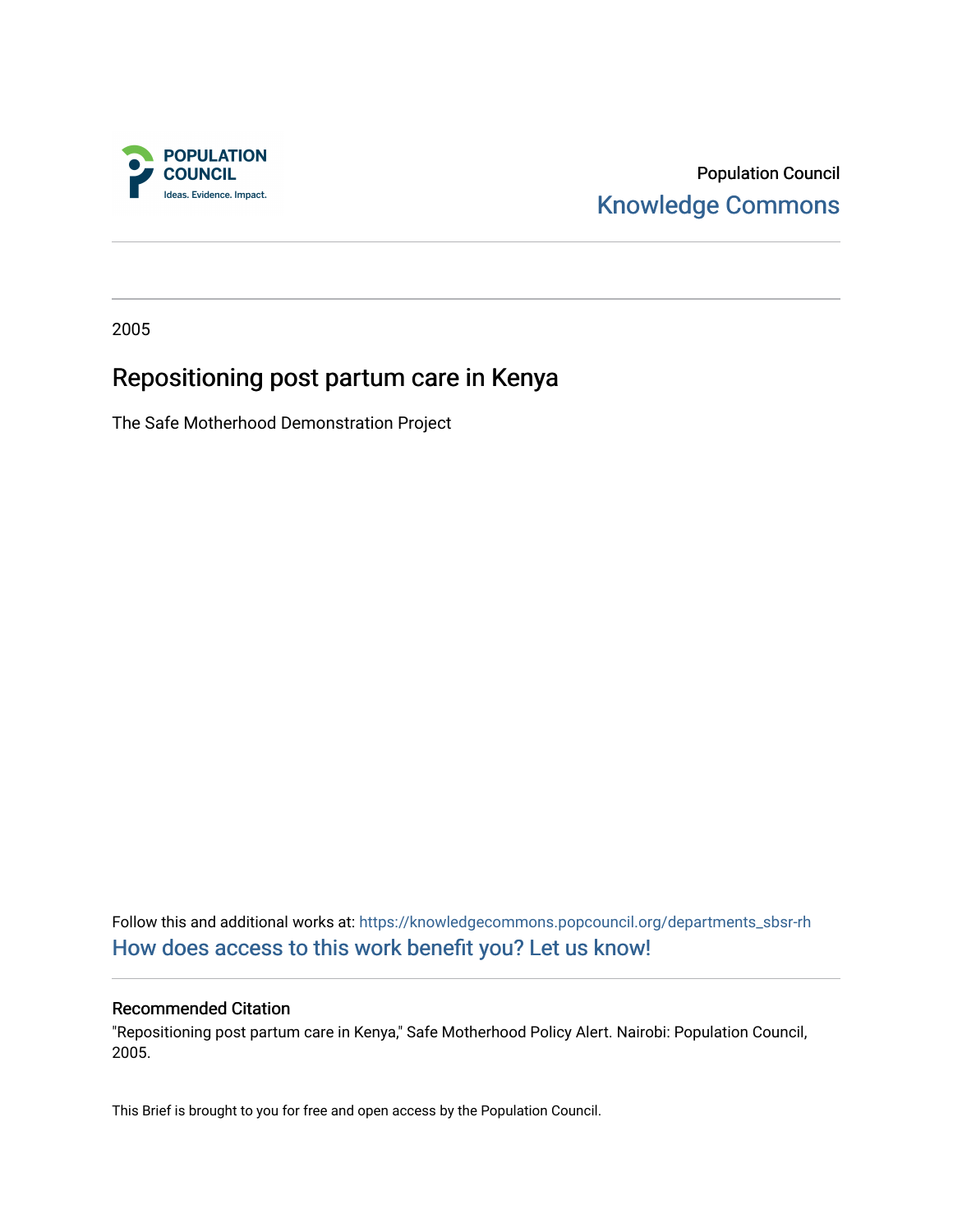## **saf** The Safe Motherhood Demonstration Project, Kenya - Ministry of Health, University of Nairobi and Population Council **eMOTHERhood THERhood THERhood**

# **Repositioning Post Partum Care in Kenya**

**Despite the fact that around forty five**<br>percent of maternal deaths occur within the first 24 hours after childbirth, and over sixty five percent of maternal deaths occur during the first week of the postpartum period,<sup>1</sup> health care providers continue to advise on a first check up at 6 weeks after childbirth. This period is also critical to newborn survival, with between 50 to 70% of life threatening newborn illnesses occurring in the first week. Yet most strategies to reduce maternal and perinatal morbidity and mortality have focused on pregnancy and birth (comprehensive antenatal care and skilled attendance at birth).

In addition to the heavy workload of providers who do not assess the mother post delivery when she may bring her infant for immunization, lack of knowledge, poverty, cultural beliefs and practices perpetuate the problem.

> Men are not aware that women should attend postpartum clinic: *"women do not go to clinic it is for the baby"* (Male FDG Kakamega 2003)

In Kenya, 81% of the 59% of women who deliver outside the health facility do not receive postnatal care. Only 10% of women who deliver outside a health facility attend postnatal care within 2 days, while 2% get care 3-6 days after delivery and 7% in 7-41 days after delivery<sup>2</sup>.

If a woman delivers with a skilled attendant she is more likely to seek early postpartum care<sup>3</sup>.

 Facilities do not routinely record post partum visits, the only register that exists for mothers post delivery is for family planning, thus perpetuating the lack of emphasis on the early postpartum period with no standardised register to record care given.

In an attempt to address this gap in service delivery, Population Council in conjunction with the DRH, NASCOP, University of Nairobi and other stakeholders defined the minimal services a mother and her baby should receive from a skilled attendant after birth. For the mother, three consultations are recommended: within 48 hours, within the first two weeks and again at 6 weeks. Two of these consultations are linked to the same time period for immunisations for the newborn (polio/BCG at birth, first Pentavalent immunisation at six weeks).

The first consultation includes:

Monitoring vital signs; monitoring any abnormal bleeding; pallor; physical examination; counselling and testing for HIV if not done antenatally; counselling and advice on infant feeding; infant care; self care and offer postpartum family planning. If women are HIV positive, this is an opportunity to provide continued care and support to mother and newborn.

Second consultation: Vital signs are recorded; physical examination; counselling on compliance if clients on ART or cotrimoxazole; and family planning methods.

Third consultation Repeat as for first and second visits but emphasis on uterine size;